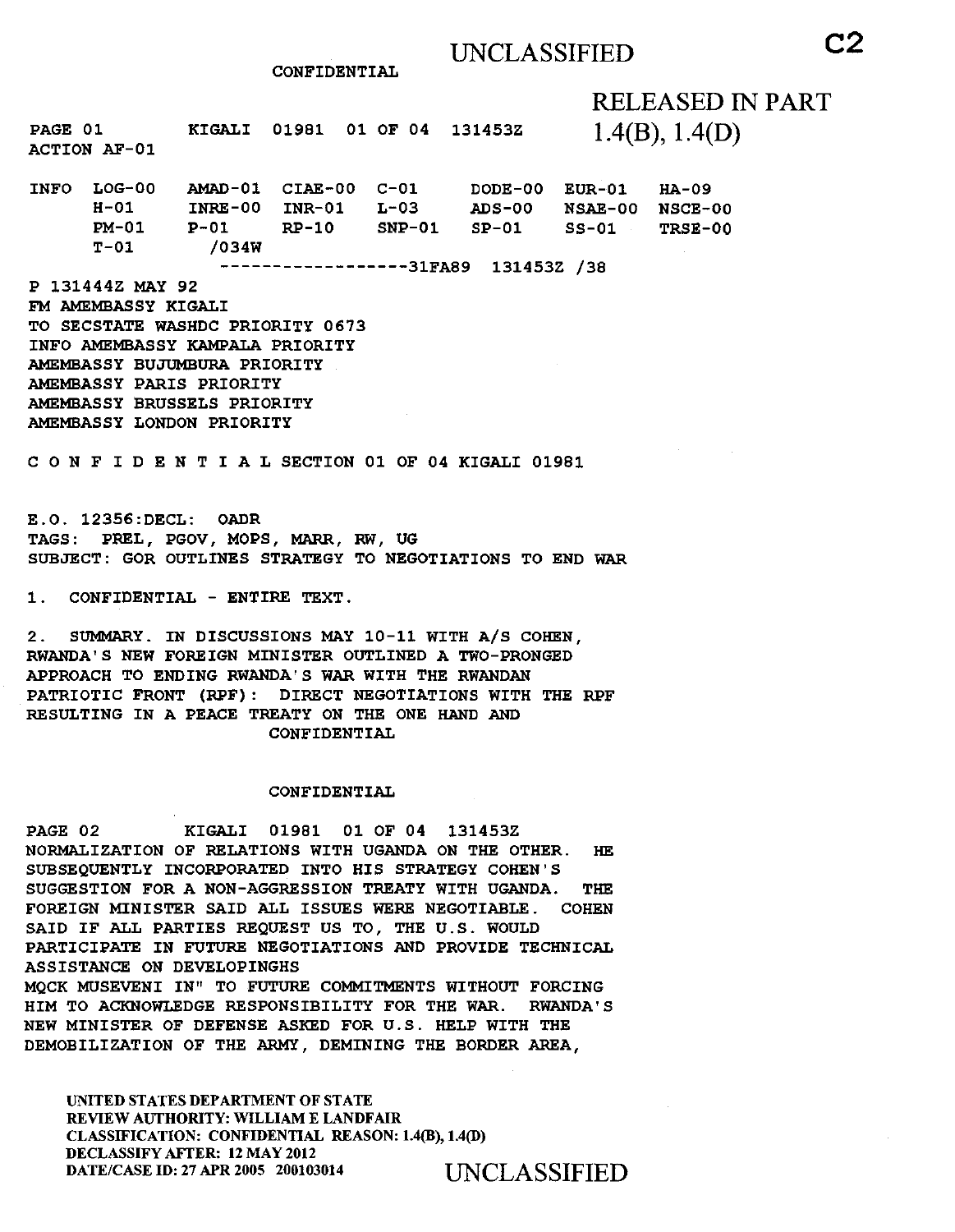UNCLASSIFIED OPENING THE NORTHERN CORRIDOR AND HAVING UGANDA WITHDRAW AID FROM THE RPF. END SUMMARY.

TWO-PRONGED APPROACH

--------------------

3. AMBASSADOR HERMAN J. COHEN, ASSISTANT SECRETARY FOR AFRICA, DISCUSSED PROSPECTS FOR RENEWED NEGOTIATIONS TO END THE GOR-RPF WAR AND RELATED ISSUES IN A JOINT MEETING MAY 10 WITH FOREIGN MINISTER BONIFACE NGULINZIRA AND DEFENSE MINISTER JAMES GASANA. ALSO PRESENT AT THE MEETING FOR THE U.S. WERE AMBASSADOR FLATEN, DCM LEADER, ECON OFFICER ZORICK. PRESENT FOR THE RWANDAN SIDE WERE AMBASSADOR TO THE U.S. ALOYS UWIMANA AND A NOTETAKER FROM EACH OF THE MINISTRIES.

4. THE FOREIGN MINISTER OUTLINED TO AMBASSADOR COHEN THE TRANSITION GOVERNMENT'S TWO-PRONGED STRATEGY FOR RESOLVING THE WAR WITH THE RPF. HE SAID THE APPROACH WOULD INVOLVE BOTH POLITICAL DIALOGUE WITH THE RPF AND CONFIDENTIAL

### CONFIDENTIAL

PAGE 03 KIGALI 01981 01 OF 04 131453Z NORMALIZATION OF RELATIONS WITH UGANDA. HE TOLD COHEN HE WILL GO TO KAMPALA THE WEEK OF MAY 18 (PROBABLY MAY 18-21) TO MEET AND DISCUSS DATES AND LOCATION FOR FUTURE NEGOTIATIONS WITH THE RPF AND TO BEGIN DISCUSSIONS WITH UGANDA. (NOTE. WE HAVE LEARNED THAT THE INTERIOR MINISTER AND THE MINISTER RESPONSIBLE FOR REFUGEE AFFAIRS WILL ACCOMPANY THE FOREIGN MINISTER ON THIS TRIP. MDR AND PL PARTY LEADERS MAY ALSO PARTICIPATE. END NOTE.)

5. THE MJ WGZLT IN A

PEACE TREATY SIGNED BY THE TWO PARTIES. THE FIRST PHASE WILL BE TO REACH AGREEMENT ON AN IMMEDIATE CEASEFIRE, WHICH WOULD ESTABLISH A CLIMATE OF CONFIDENCE FOR THE NEGOTIATIONS. A MECHANISM FOR MONITORING THE CEASE FIRE WILL BE NECESSARY IF THE CEASEFIRE IS TO BE EFFECTIVE. HE MENTIONED THE POSSIBILITY OF NEUTRAL OBSERVERS OR A TEAM CONSISTING OF THE TWO PARTIES. THE SECOND PHASE WILL BE THE POLITICAL DIALOGUE THAT WILL HAVE TO EXAMINE SIX ELEMENTS: REFUGEES, NATIONAL UNITY, THE DEMOCRATIZATION PROCESS, A NATIONAL CONFERENCE, THE PARTICIPATION OF THE RPF IN THE GOVERNMENT, AND THE INTEGRATION OF THE TWO ARMIES. THE FOREIGN MINISTER STRESSED THAT ALL OF THESE ELEMENTS ARE NEGOTIABLE. THE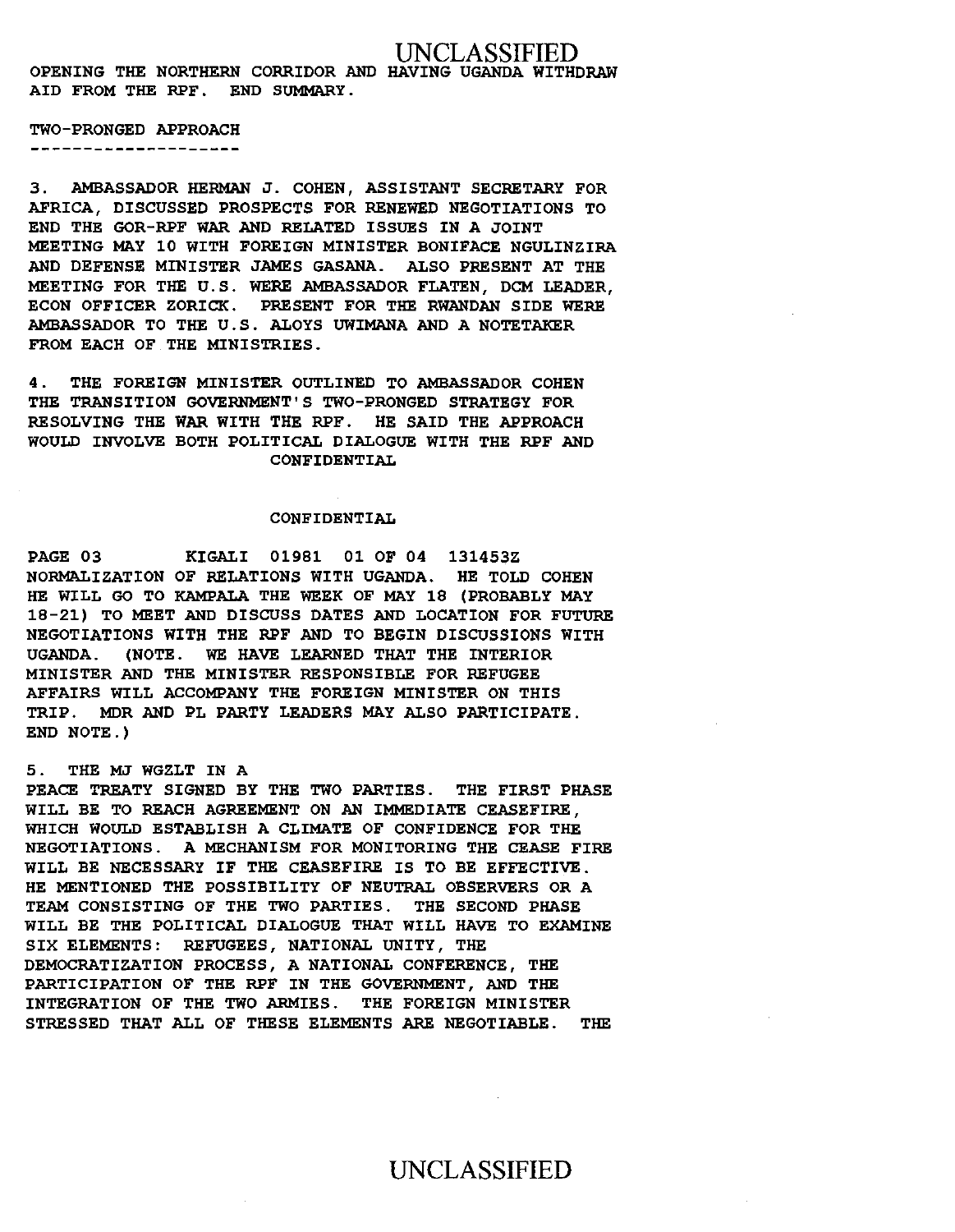MINISTER SAID THESE NEGOTIATIONS WOULD BE DIRECT AND WITHOUT MEDIATORS BECAUSE MEDIATORS CAN CONTRIBUTE TO INFLEXIBLE POSITIONS. FACILITATORS TO PROVIDE A NEUTRAL VENUE OR OBSERVATION MIGHT, HOWEVER, BE USEFUL.

### 6. IN HIS TOAST TO AMBASSADOR COHEN AT A DINNER LATER THAT EVENING, THE MINISTER CLARIFIED HIS CONCEPT OF CONFIDENTIAL

### CONFIDENTIAL

PAGE 04 KIGALI 01981 01 OF 04 131453Z MEDIATION: HENCEFORTH MEDIATORS, INCLUDING THE U.S., WOULD FACILITATE MEETINGS RATHER THAN SERVE AS AN OBLIGATORY CHANNEL OF COMMUNICATION BETWEEN THE PARTIES.

7. UGANDA, THE MINISTER SAID, WOULD BE KEY IN THE PROCESS. THE GOAL OF RWANDA'S NORMALIZATION EFFORTS WOULD BE TO ENCOURAGE UGANDA TO ABANDON ITS SUPPORT FOR THE RPF AND TO HAVE UGANDA ENCOURAGE THE RPF TO ACCEPT

### CONFIDENTIAL

NNNN

#### CONFIDENTIAL

PAGE 01 ACTION AF-01 KIGALI 01981 02 OF 04 141135Z

| <b>INFO</b> | LOG-00  |                                  | AMAD-01 CIAE-00 C-01      |        |        | DODE-00 EUR-01 | HA-09          |  |  |
|-------------|---------|----------------------------------|---------------------------|--------|--------|----------------|----------------|--|--|
|             | H-01    |                                  | $INRE-00$ $INR-01$ $L-03$ |        | ADS-00 | <b>NSAE-00</b> | <b>NSCE-00</b> |  |  |
|             | $PM-01$ | $P-01$ RP-10                     |                           | SNP-01 | SP-01  | SS-01          | <b>TRSE-00</b> |  |  |
|             | $T-01$  | /034W                            |                           |        |        |                |                |  |  |
|             |         | $------------32687D 141136Z /38$ |                           |        |        |                |                |  |  |

P 131444Z MAY 92 ZDK FM AMEMBASSY KIGALI TO SECSTATE WASHDC PRIORITY 0674 INFO AMEMBASSY KAMPALA PRIORITY AMEMBASSY BUJUMBURA PRIORITY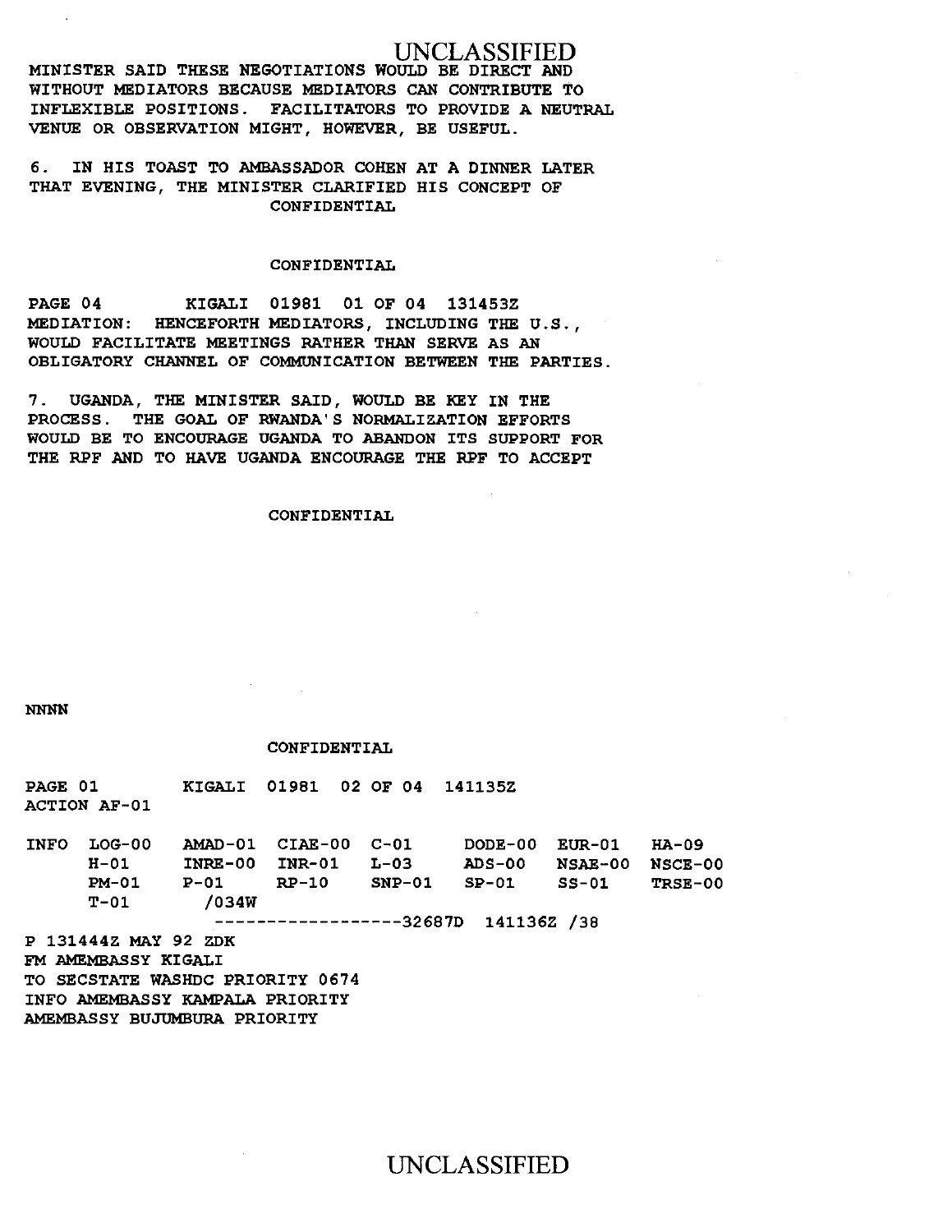1.4(B)

1.4(B)

AMEMBASSY PARIS PRIORITY AMEMBASSY BRUSSELS PRIORITY AMEMBASSY LONDON PRIORITY

C 0 N F I D E N T I A L SECTION 02 OF 04 KIGALI 01981

E.O. 12356:DECL: OADR TAGS: PREL, PGOV, MOPS, MARR, RW, UG SUBJECT: GOR OUTLINES STRATEGY TO NEGOTIATIONS TO END WAR

THE NEGOTIATING PROCESS. NO RESULTS CAN BE EXPECTED WITHOUT UGANDA'S PARTICIPATION AND COMMITMENT TO INTERNATIONAL NORMS OF SECURITY AND TO THE SOVEREIGNTY OF NEIGHBORING COUNTRIES.

COHEN BRIEFS ON TALKS IN UGANDA \_\_\_\_\_\_\_\_\_\_\_\_\_\_\_\_\_\_\_\_\_\_\_\_\_\_\_\_\_\_\_\_

CONFIDENTIAL

#### CONFIDENTIAL

PAGE 02 KIGALI 01981 02 OF 04 141135Z

| 8.                                                               | A/S COHEN |
|------------------------------------------------------------------|-----------|
| RESPONDED FAVORABLY TO THE STRATEGY OUTLINE BY THE               |           |
| HE AGREED THAT MUSEVENI WAS KEY AND COULD BE<br><b>MINISTER.</b> |           |
| <b>IVERY USEFUL.</b>                                             |           |
|                                                                  |           |
|                                                                  |           |
|                                                                  |           |
|                                                                  |           |
|                                                                  |           |
|                                                                  |           |
|                                                                  |           |
|                                                                  |           |

9. RPF READY TO NEGOTIATE. COHEN TOLD THE FOREIGN MINISTER THAT THE RPF IS READY TO NEGOTIATE AND THAT IT HAS AGREED TO ACCEPT THE INVITATION OF FRANCE TO THE NEXT NEGOTIATING SESSION IN PARIS. HOWEVER, HE SAID, THE RPF DOUBTS THE FREEDOM OF THE NEW GOVERNMENT TO NEGOTIATE. HE SAID THE RPF CITED THE CONSTITUTION, THE CONTINUING POWER OF THE PRESIDENT, AND THE OBSTACLE OF THE PRESIDENT'S FAMILY AS THE BASIS FOR ITS SKEPTICISM. COHEN SAID HE URGED THE RPF TO FIND OUT AT THE NEGOTIATING TABLE WHETHER ITS ANALYSIS IS CORRECT.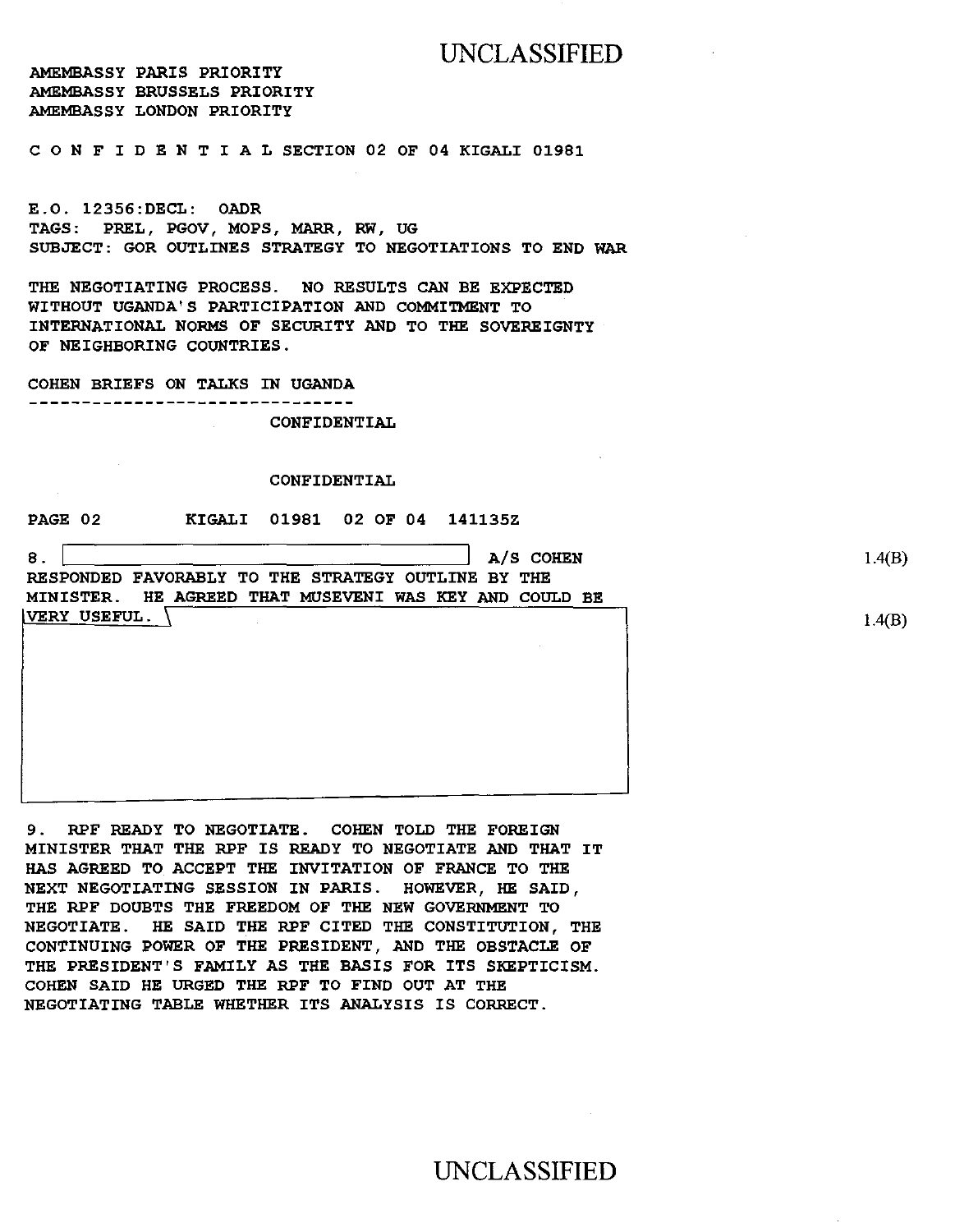10. RPF DEMANDS. COHEN REVIEWED FOR THE RWANDANS THE RPF DEMANDS: IMPLEMENTATION OF THE N' SELE ACCORDS, INCLUDING THE RIGHT OF REFUGEES TO RETURN; INTEGRATION OF THE ARMIES; AN INTERNATIONAL PRESENCE TO PROTECT RETURNING REFUGEES; A NEUTRAL OBSERVER GROUP FOR A CONFIDENTIAL

### CONFIDENTIAL

PAGE 03 KIGALI 01981 02 OF 04 141135Z CEASEFIRE; THE PRESENCE OF THE U.S. AT NEGOTIATIONS BECAUSE OF DOUBTS OVER THE NEUTRALITY OF THE FRENCH; AND A CEASEFIRE (ONE THAT WOULD NOT NECESSARILY MEAN LAYING DOWN ARMS). THE ONLY NON-NEGOTIABLE DEMAND, HE SAID, WAS THE RIGHT OF REFUGEES TO RETURN.

U.S. ROLE IN TALKS

-------------------

11. AMBASSADOR COHEN TOLD THE RWANDANS THAT THE U.S. HAS FULL CONFIDENCE IN THE FACILITATING ROLE OF THE FRENCH IN NEGOTIATIONS. HE NOTED, HOWEVER, THAT THE RPF HAD ASKED FOR A U.S. PRESENCE AND SAID THE U.S. IS READY TO BE PRESENT PROVIDING ALL PARTIES, INCLUDING THE FRENCH, ARE READY FOR THE U.S. TO PARTICIPATE. COHEN SAID THE U.S. CAN FURNISH TECHNICAL EXPERTS TO HELP WITH DEFINING THE TERMS OF A CEASEFIRE AND WITH THE ISSUE OF INTEGRATION OF THE ARMIES.

INTEGRATION OF FORCES AND DEMOBILIZATION 

12. COHEN NOTED THAT PRESIDENT HABYARIMANA BELIEVES INTEGRATION OF THE ARMY WILL BE THE MOST DIFFICULT ASPECT OF THE RPF'S DEMANDS. COHEN RECOUNTED HIS SUGGESTION FOR LINKING INTEGRATION WITH DEMOBILIZATION: FIRST INTEGRATE ALL THE FORCES AND THEN DEMOBILIZE AN EQUAL PROPORTION OF BOTH FORCES. THE DETAILS, HE SAID CAN BE NEGOTIATED WITH THE HELP OF EXPERTS. BUT EVERYONE WHO RETURNS, REFUGEES AND SOLDIERS, MUST BE REINTEGRATED INTO RWANDAN SOCIETY. IN RESPONSE TO THE CONFIDENTIAL

### CONFIDENTIAL

PAGE 04 KIGALI 01981 02 OF 04 141135Z MINISTER'S QUESTION, COHEN SAID THE RPF HAD NOT INDICATED HOW IT THOUGHT INTEGRATION MIGHT TAKE PLACE.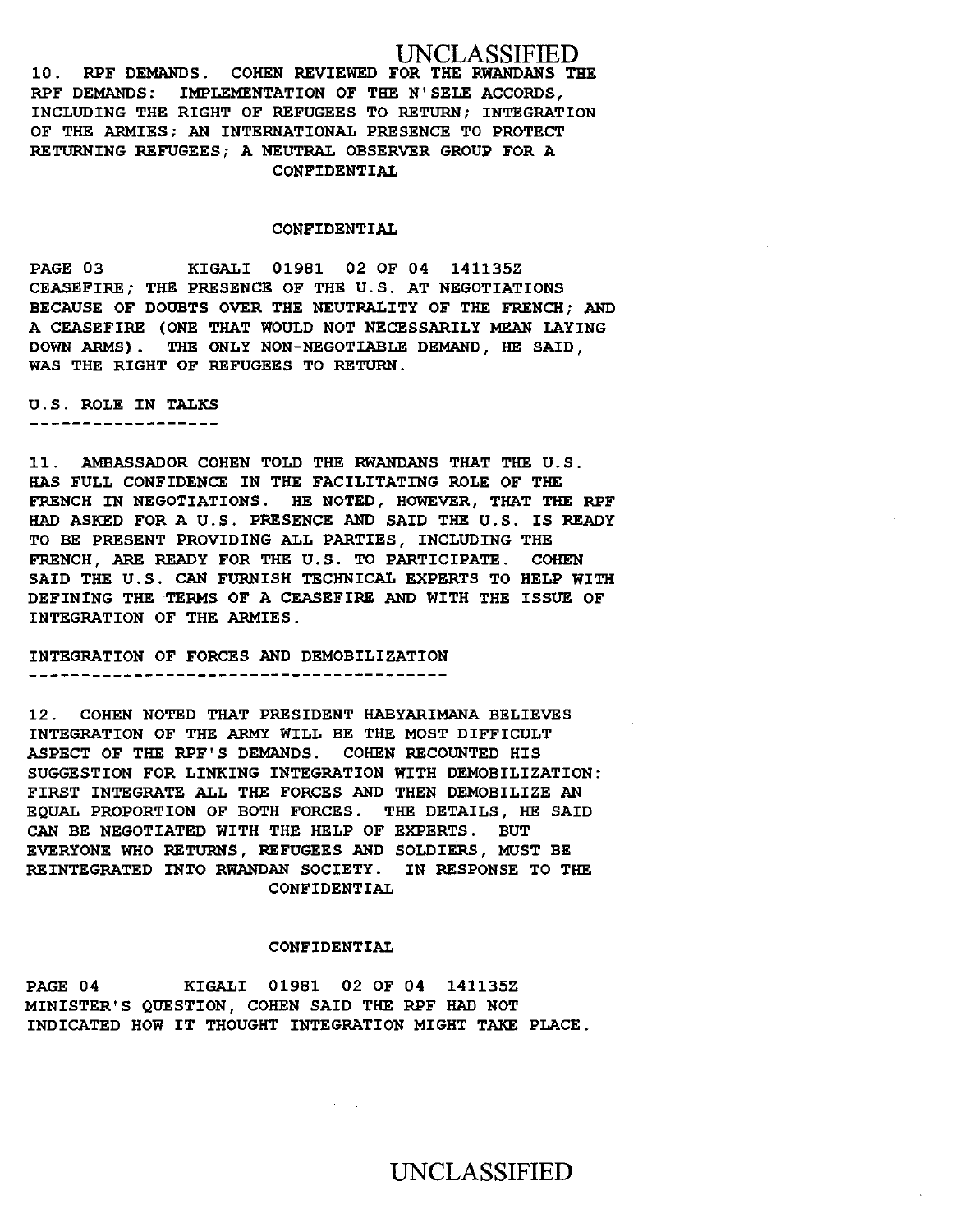13. RWANDA'S NEW MINISTER OF DEFENSE, JAMES GASANA, NOTED SEVERAL DIFFICULTIES TO REINTEGRATION OF THE ARMIES: MANY RPF FIGHTERS HAVE SERVED IN THE ARMY OF ANOTHER COUNTRY, RAISING THE QUESTION OF LOYALTY; VARIATIONS EXIST IN THE LEVEL AND QUALITY OF TRAINING OF THE TWO FORCES; COHEN'S SUGGESTION RISKED LEAVING MINORITY TUTSI OVERREPRESENTED IN THE ARMY.

CONFIDENTIAL

NNNN

#### CONFIDENTIAL

PAGE 01 ACTION AF-01 KIGALI 01981 03 OF 04 141135Z

INFO LOG-00 AMAD-01 CIAE-00 C-01 INRE-00 INR-01 L-03 P-Ol RP-10 SNP-01  $H-01$ PM-01 T-01 /034W DODE-00 EUR-01 ADS-00 SP-01 NSAE-00 NSCE-00 SS-01 HA-09 TRSE-00

------------------326892 141136Z /38

P 131444Z MAY 92 ZDK FM AMEMBASSY KIGALI TO SECSTATE WASHDC PRIORITY 0675 INFO AMEMBASSY KAMPALA PRIORITY AMEMBASSY BUJUMBURA PRIORITY AMEMBASSY PARIS PRIORITY AMEMBASSY BRUSSELS PRIORITY AMEMBASSY LONDON PRIORITY

C 0 N F I D E N T I A L SECTION 03 OF 04 KIGALI 01981

E.O. 12356:DECL: OADR TAGS: PREL, PGOV, MOPS, MARR, RW, UG SUBJECT: GOR OUTLINES STRATEGY TO NEGOTIATIONS TO END WAR

NON-AGGRESSION ACCORD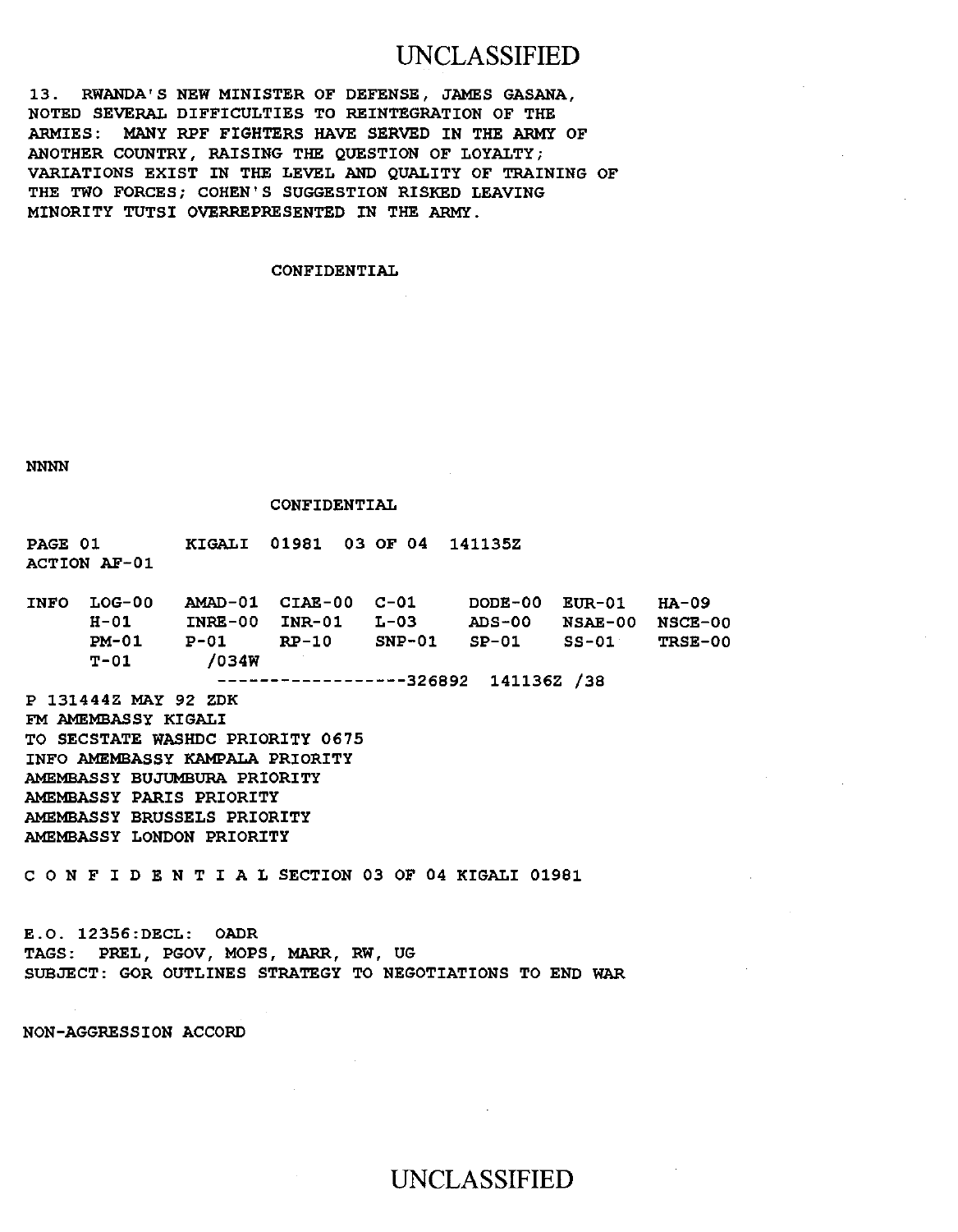14. DEFENSE MINISTER GASANA (WHO IS A MEMBER OF THE PRESIDENT'S POLITICAL PARTY) ELABORATED ON THE ROLE UGANDA AND ITS ARMY HAS PLAYED IN THE WAR: THE NRA CONFIDENTIAL

--------------------

### CONFIDENTIAL

PAGE 02 KIGALI 01981 03 OF 04 141135Z

16. THE LAST ELEMENT, COHEN SAID, WOULD AVOID THE ARGUMENT OVER WHERE THE TROOPS ARE AND PERMIT THE CEASEFIRE TO BE IMPLEMENTED. HE SAID THE ENTIRE ACCORD COULD BE DEPOSITED WITH THE UNITED NATIONS SECURITY COUNCIL WHICH WOULD ENGAGE THE INTERNATIONAL COMMUNITY IN PROVIDING GUARANTEES.

17. THE RWANDAN FOREIGN MINISTER EXPRESSED SKEPTICISM OVER SUCH AN ACCORD. HE ASKED WHETHER SUCH AN ACCORD COULD BRING CHANGES ON THE GROUND, WHAT THE CONFIDENTIAL

#### CONFIDENTIAL

PAGE 03 KIGALI 01981 03 OF 04 141135Z INTERNATIONAL COMMUNITY WOULD DO IF IT WERE BROKEN, AND WHETHER UGANDA WOULD ACCEPT. HE SAID THERE WOULD BE NO

# UNCLASSIFIED

1.4(D)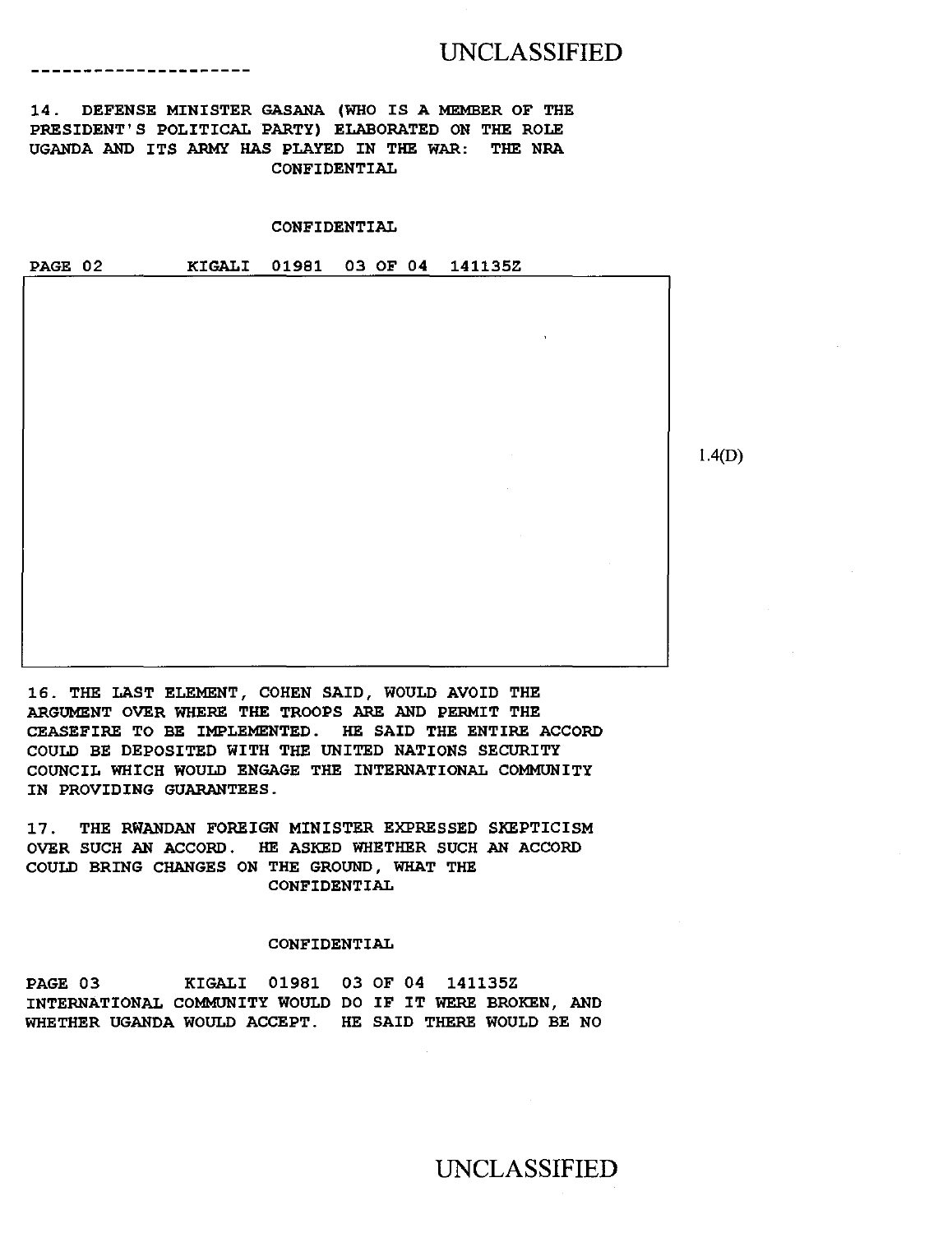UNCLASSIFIED WAY RWANDA COULD LET MUSEVENI GET AWAY WITHOUT ACCEPTING RESPONSIBILITY FOR THE WAR IF THERE WERE NO IRON-CLAD GUARANTEES OF PEACE.\ THE NOTED THAT SIMILAR

ACCORDS WITH COMMITMENTS WERE USED IN ANGOLA AND NAMIBIA AND ARE UNDER DISCUSSION IN MOZAMBIQUE.

18. LATER THE SAME DAY, HOWEVER, THE FOREIGN MINISTER HAD ACCEPTED THE IDEA OF **IN HIS** TOAST TO COHEN LATER THAT EVENING, HE STATED THAT RWANDA WOULD NEED POLITICAL AND DIPLOMATIC SUPPORT FROM FRIENDLY COUNTRIES TO ENCOURAGE UGANDA TO SIGN AN ACCORD

1.4(D)

1.4(D), 1.4(B)

1.4(B)

U.S AID REQUESTED -----------------

19. IN SUMMING UP AID RWANDA WILL NEED TO ACCOMPLISH ITS PLAN, THE MINISTER OF DEFENSE TOLD COHEN THAT U.S. HELP WOULD BE NEEDED:

-- TO ENCOURAGE UGANDA TO WITHDRAW SUPPORT FROM THE RPF SO SINCERE NEGOTIATIONS CAW PROCEED;

-- TO ENCOURAGE UGANDA TO OPEN THE NORTHERN CORRIDOR SO RWANDA'S ECONOMY CAN BEGIN TO RECOVER;

-- TO ASSIST IN DEMOBILIZATION BY PROVIDING CONFIDENTIAL

#### CONFIDENTIAL

PAGE 04 KIGALI 01981 03 OF 04 141135Z REINTEGRATION TRAINING AND REHABILATION FOR HANDICAPPED VETERANS; AND,

-- TO HELP WITH DEMINING AREAS NEAR THE FRONTIER SO CIVILIANS CAN RETURN TO THEIR HOMES AND BEGIN FARMING AGAIN.

COMMENT

-------

CONFIDENTIAL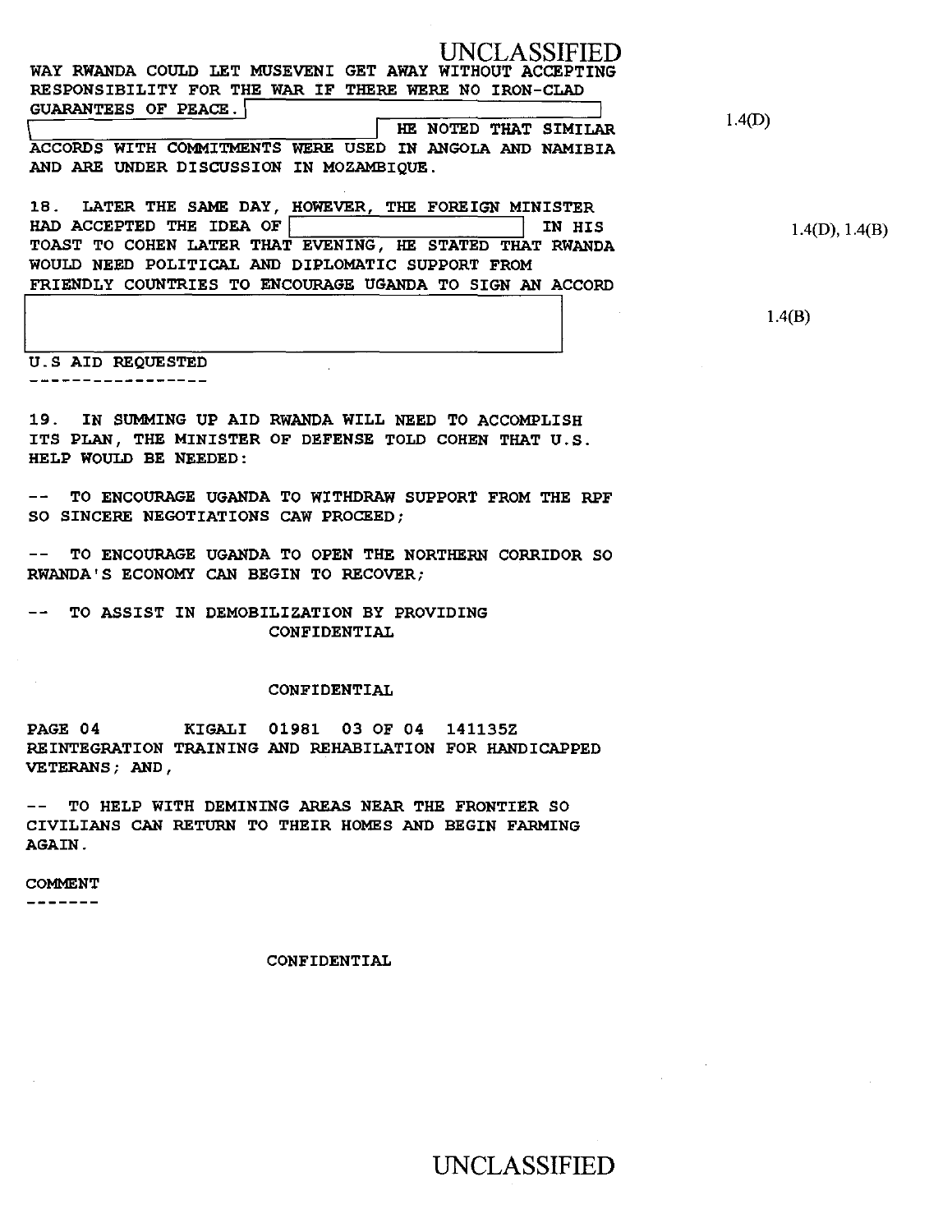### NNNN

CONFIDENTIAL

| PAGE 01     |                            | KIGALI                 | 01981               | 04 OF 04         | 141136Z                  |                           |                                  |
|-------------|----------------------------|------------------------|---------------------|------------------|--------------------------|---------------------------|----------------------------------|
|             | <b>ACTION AF-01</b>        |                        |                     |                  |                          |                           |                                  |
| <b>INFO</b> | LOG-00<br>H-01             | $AMAD-01$<br>$INRE-00$ | CIAE-00<br>$INR-01$ | $C-01$<br>$L-03$ | DODE-00                  | $EUR-01$                  | $HA-09$                          |
|             | $PM-01$                    | $P-01$                 | $RP-10$             | $SNP-01$         | <b>ADS-00</b><br>$SP-01$ | <b>NSAE-00</b><br>$SS-01$ | <b>NSCE-00</b><br><b>TRSE-00</b> |
|             | T-01                       | /034W                  |                     |                  |                          |                           |                                  |
|             |                            |                        |                     | --3268AE         | 141138Z /38              |                           |                                  |
|             | P 131444Z MAY 92 ZDK       |                        |                     |                  |                          |                           |                                  |
|             | <b>FM AMEMBASSY KIGALI</b> |                        |                     |                  |                          |                           |                                  |

TO SECSTATE WASHDC PRIORITY 0676 INFO AMEMBASSY KAMPALA PRIORITY AMEMBASSY BUJUMBURA PRIORITY AMEMBASSY PARIS PRIORITY AMEMBASSY BRUSSELS PRIORITY AMEMBASSY LONDON PRIORITY

C 0 N F I D E N T I A L SECTION 04 OF 04 KIGALI 01981

E.O. 12356:DECL: OADR TAGS: PREL, PGOV, MOPS, MARR, RW, UG SUBJECT: GOR OUTLINES STRATEGY TO NEGOTIATIONS TO END WAR

20. THE FOREIGN MINISTER APPEARS READY TO TAKE NEGOTIATIONS TO END THE WAR IN A NEW DIRECTION. THE INTENTION TO SIGN A PEACE TREATY WITH THE RPF AND TO NEGOTIATE SEPARATELY WITH UGANDA ARE TWO IMPORTANT DEPARTURES FROM THE POSITION OF THE FORMER GOVERNMENT THAT SHOULD OPEN NEW AVENUES OF DISCUSSION FOR ALL CONFIDENTIAL

#### CONFIDENTIAL

PAGE 02 KIGALI 01981 04 OF 04 141136Z PARTIES. AMBASSADOR COHEN MADE IT CLEAR TO RWANDA THAT THE U.S. IS WILLING TO BE ASSOCIATED WITH ITS NEGOTIATIONS WITH THE RPF AND UGANDA AND HE OFFERED SOME